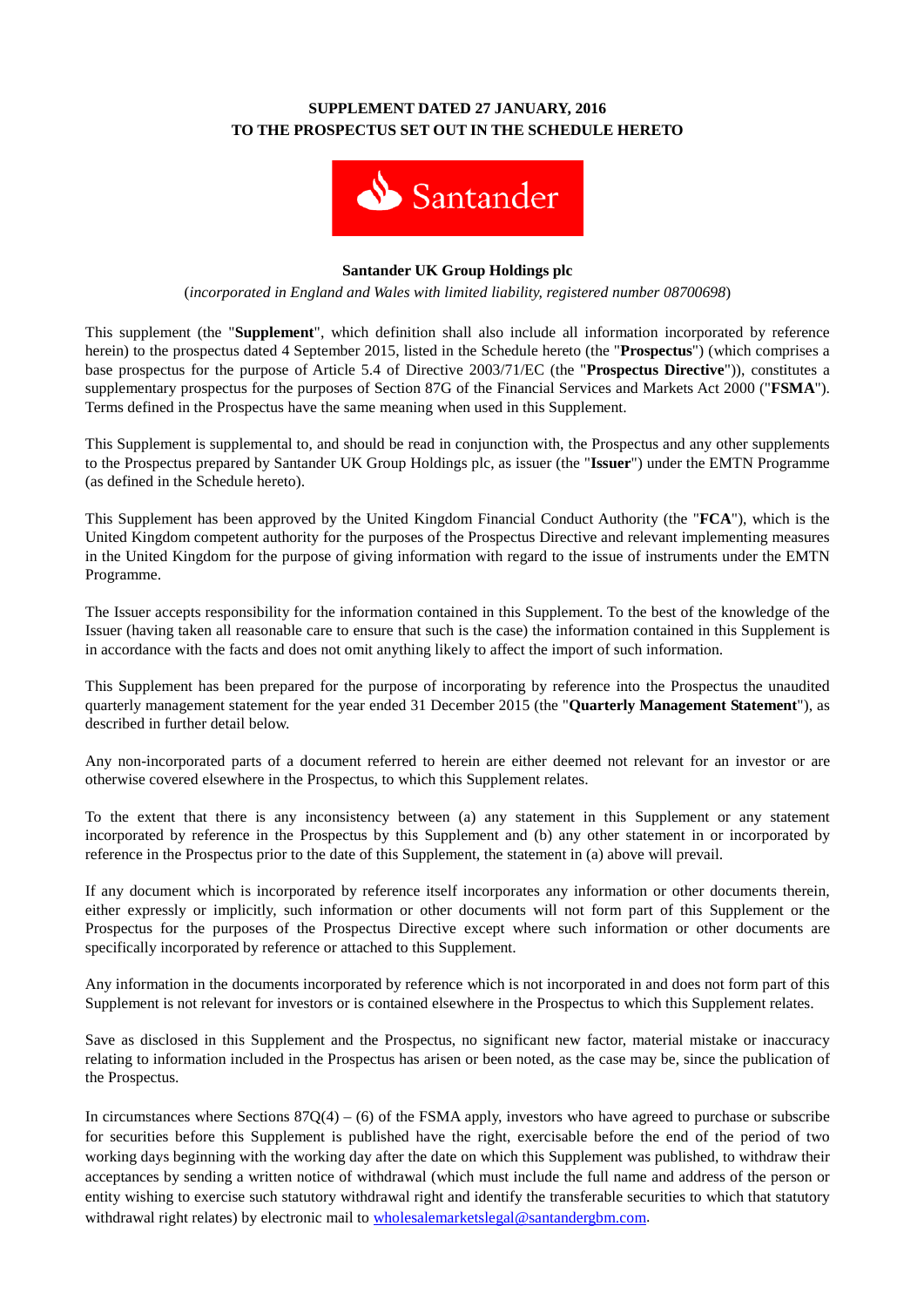## **PUBLICATION OF QUARTERLY MANAGEMENT STATEMENT**

On 27 January 2016, the Issuer published its Quarterly Management Statement.

Such Quarterly Management Statement, except for the contents of Appendix 3 appearing on page 25, is hereby incorporated in, and forms part of the Prospectus.

A copy of the Quarterly Management Statement has been submitted to the National Storage Mechanism (available for viewing at: [http://www.morningstar.co.uk/uk/NSM\)](http://www.morningstar.co.uk/uk/NSM).

The Quarterly Management Statement is also available for viewing at: [http://www.santander.co.uk/uk/about-santander](http://www.santander.co.uk/uk/about-santander-uk/investor-relations/santander-uk-plc/)[uk/investor-relations/santander-uk-plc/.](http://www.santander.co.uk/uk/about-santander-uk/investor-relations/santander-uk-plc/)

#### **GENERAL**

This Supplement will be published on the website of the London Stock Exchange at the following link: [http://www.londonstockexchange.com/exchange/news/market-news/market-news-home.html.](http://www.londonstockexchange.com/exchange/news/market-news/market-news-home.html)